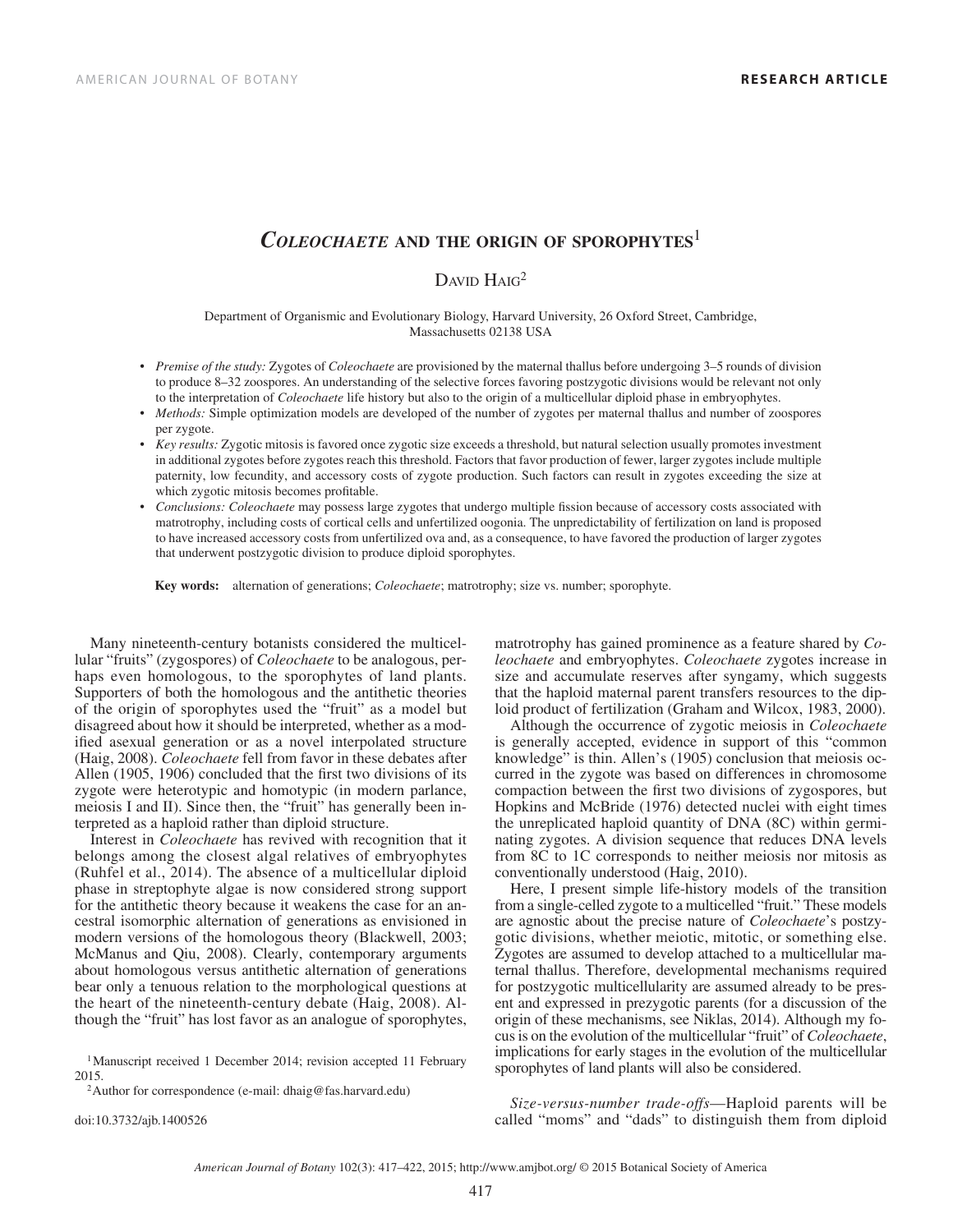mothers and fathers (Haig, 2013). Two size-versus-number trade-offs will be considered. The first is faced by moms: whether to produce a few large or many small zygotes. The second is faced by zygotic offspring: how many zoospores to produce from a zygote's reserves. These interrelated questions can be conceptualized as asking how should a mom allocate an amount *Z* among *n* zygotes each of which produces *m* zoospores.

*Coleochaete* filaments produce oogonia one at a time, whereas the postzygotic divisions involve successive bipartitions of the zygote cytoplasm without an increase in zygote size (multiple fission or palintomy; Umen, 2014). Therefore, the number of zygotes will be assumed to change by integral increments  $(n, n + 1, n + 2, ...)$  but the number of zoospores per zygote by successive doublings  $(m, 2m, 4m, ...)$ . My models address a specific question: Under what conditions does natural selection favor a change from producing *m* to 2*m* zoospores per zygote. The fitness contribution of each zoospore will be represented by a function,  $f(x)$ , where *x* is a measure of the zoospore's nutrient reserves. Following Smith and Fretwell (1974),  $f(x)$  is assumed to increase with  $x$ , subject to diminishing marginal returns,  $f''(x) < 0 < f'(x)$ , with some minimum positive value of x below which  $f(x) = 0$ . Maternal fitness is  $mnf(x)$ . Thus, zoospores are assumed to make independent contributions to maternal fitness determined by zoospore "size"  $x$ .

 Let maternal investment consist solely of zoospore reserves. A mom that invests a total amount *Z* in zygote production invests  $X = xm$  in each of  $n = Z/X$  zygotes. *Z* is optimally distributed when each zygote receives  $\hat{X} = m\hat{x}$ , where  $\hat{x}$  is the investment per zoospore at which marginal returns on investment equal average returns:

$$
f'(\hat{x}) = \frac{f(\hat{x})}{\hat{x}}
$$

When *n* is large, moms are predicted to respond to variation in *Z* by varying the number rather than the size of zygotes (Smith and Fretwell, 1974; Lloyd, 1987).

Under the assumption that  $f''(x) < 0 < f'(x)$ , there will be a critical investment  $x^*$  for which  $f(x^*) = 2f(x^*/2)$ . For a zygote of size *X* , higher fi tness would be obtained by dividing *X* among *m* zoospores for  $X < mx^*$ , but by dividing *X* among  $2m$  zoospores for  $X > mx^*$ . However, the optimal size of zoospores is less than this critical size,  $\hat{x} < x^*$  (Fig. 1). If moms always produced zygotes of size  $\hat{X} = m\hat{x}$ , then these zygotes would be smaller than the "size" at which an extra division becomes profitable.

 Changes in *Z* and *X* are continuous, but changes in *m* and *n* occur by integral steps. At least one zoospore must receive more or less than  $\hat{x}$  if *Z* is not a precise multiple of *X*. Suppose that  $n\hat{X} < Z < (n+1)\overline{\hat{X}}$ , where  $\overline{Z} = n\hat{X} + \Delta Z$ . For  $\Delta Z$  close to zero, *Z* is better distributed evenly among *n* zygotes, but for Δ *Z* above some critical value, *Z* is better distributed evenly among  $n + 1$ zygotes. As Δ *Z* approaches this critical value, optimal zoospore size approaches  $x'$ , then abruptly decreases to  $x''$  as the mom switches from investing in *n* to  $n + 1$  zygotes, where  $nf(x') = (n +$ 1)  $f(x'')$ . As *n* becomes large, x' and x'' converge on  $\hat{x}$ . Conversely, low fecundity (small *n*) favors greater variation in zygote size as *Z* fluctuates. The difference between  $x'$  and  $x''$  is maximal for  $n =$ 1 when  $x' = x^*$  and  $x'' = x^*/2$ . In the special case when  $Z = X^* =$ *mx*<sup>\*</sup>, three alternatives yield the maximum return on investment: (i) a single zygote that produces  $m$  zoospores of size  $x^*$ ; (ii) two zygotes that each produce  $m$  zoospores of size  $x*/2$ ; or (iii) a



 Fig. 1. Maternal resources are optimally allocated when each zoospore receives  $\hat{x}$  which is less than  $x^*$ , the investment per zoospore at which  $f(x^*) =$  $2f(x^*/2)$ . Therefore,  $\hat{x}$  is better left undivided because allocation of  $\hat{x}$  to two zoospores each receiving  $\hat{x}/2$  yields a lower return on investment than allocation of  $\hat{x}$  to a single zoospore.

single zygote that undergoes an extra division to produce 2m zoospores of size *x* \*/2.

 The above model predicts that adaptive adjustment of *x* will be achieved by changing *n* (number of zygotes) rather than *m* (number of zoospores per zygote) except when *n* is small. The addition of an extra postzygotic division involves an abrupt halving of zoospore size from  $x$  to  $x/2$ , whereas addition of an extra zygote involves a smaller decrease in zoospore size in the ratio  $n + 1$  to *n*. Thus, for  $n > 1$ , zoospore number can be adjusted more smoothly by varying *n* rather than *m* . Control of *m* can be likened to adjusting the coarse focus on a microscope, and control of  $n$  to adjusting the fine focus. Under the assumption that zoospore size is already close to optimal, improvements are more likely to be made with the fine focus than with the coarse focus (Fisher, 1958:44).

*Accessory costs*— An accessory cost is a cost of offspring production that is paid independently of the provisioning cost. Accessory costs shift the optimal size-versus-number trade-off in the direction of fewer, larger offspring (Haig and Westoby, 1991). This is because increments in the provisioning cost per offspring are associated with smaller decrements in offspring number as the accessory cost per offspring increases. For example, materials invested in zygote walls and corticating cells would be considered accessory costs, as would costs of producing ova that remain unfertilized or zygotes that abort before being provisioned (Haig, 1990). In the context of the models of this paper, accessory costs may affect the probability of zygote survival before zoospores are released, but a zoospore's fitness once it is released is determined solely by the provisioning cost *x* .

Suppose that maternal fitness is proportional to  $mnf(x)$  but that each zygote is associated with an accessory cost *A* such that the cost per zygote is  $A + X$  and the cost per zoospore is  $a + x$ , where  $m = A/a = X/x$ . The model of the previous section corresponds to the special case where  $A = 0$  and maternal investment consists solely of partible provisions *X*. In the more general model of this section, a mom invests  $A + X$  in each of  $n = Z/(A)$  $+ X$ ) zygotes, and the optimal zoospore size is

$$
f'(\hat{x}) = \frac{f(\hat{x})}{a + \hat{x}}
$$

An additional postzygotic division increases maternal fitness when  $a > a^*$  where  $a^*$  is the accessory cost per zoospore at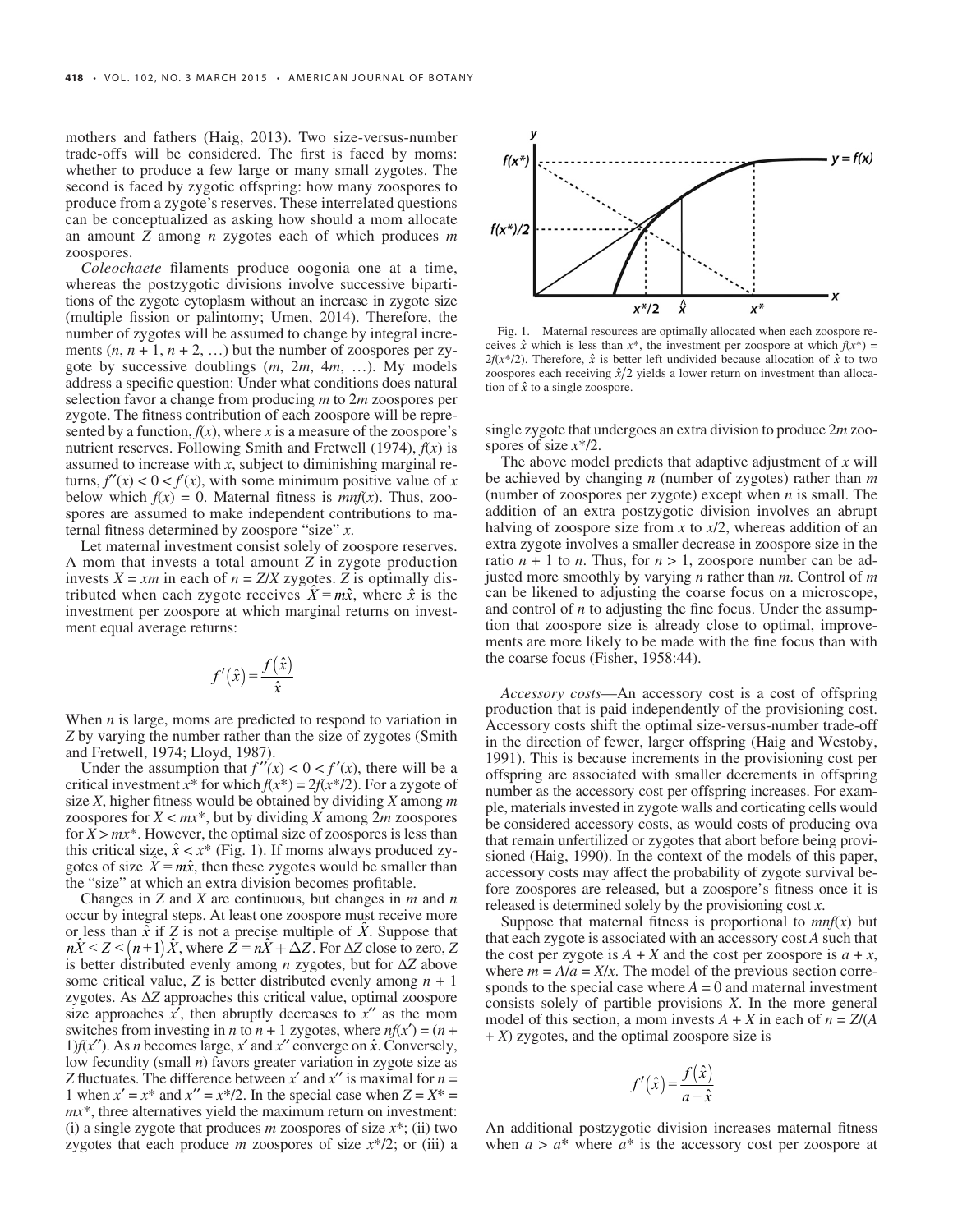which  $\hat{x} = x^*$  (Fig. 2). At  $a^*$ , a 2*m*-zygote that produced 2*m* zoospores each of cost  $(a^* + x^*)/2$  would yield the same return on investment as an *m* -zygote that produced *m* zoospores of cost  $a^* + x^*$ ; but moms would increase their fitness by reallocating resources from *m*-zygotes to 2*m*-zygotes because the latter provide a higher marginal rate of return,  $f'(x^*/2) > f'(x^*)$ . As a consequence, the optimal size of  $2m$ -zygotes is greater than the optimal size of *m* -zygotes. By contrast, the optimal size of zoospores from  $2m$ -zygotes  $(\tilde{x})$  is smaller than the optimal size of zoospores from *m* -zygotes because

$$
f'(\tilde{x}) = \frac{f(\tilde{x})}{a/2 + \tilde{x}}
$$

(Fig. 2). Thus, a shift from  $m$ -zygotes to  $2m$ -zygotes is predicted to be associated with fewer, larger zygotes but with more numerous, smaller zoospores.

 This model can be applied to each successive doubling of zoospores per zygote  $(m = 4, 8, 16, ...)$ . For given *Z*, *n* (maternal fecundity) decreases as *m* (zygote fecundity) increases. An implication is that *x* (provisions per zoospore) becomes more variable for variable small *Z*. For given  $f(x)$ , each additional division requires twice the accessory cost and provisioning cost per zygote to favor the next division. Because the critical accessory cost per zygote that is necessary to favor another division doubles for each extra division, selection to minimize accessory costs may place an upper bound on the number of zoospores per zygote.

*What about sex?*— All zygotes inherit a mom's entire haploid genome (maternal relatedness  $r<sub>m</sub> = 1$ ). Therefore, optimal allocations are identical for moms and for maternal genomes of zygotes. Previous sections view the allocation of resources from this haploid maternal perspective, but intergenerational and intragenomic conflicts can arise because zygotes also have dads (Haig and Wilczek, 2006).

Paternal relatedness of a mom's zygotes,  $r_p$ , measures shared haploid paternity. Maternal and paternal genomes favor the same allocation of resources when all zygotes have the same dad  $(r_m = r_p = 1)$ , but paternal genomes favor greater allocation to their own zygotes when zygotes have multiple dads  $(r_p < 1)$ .



 Fig. 2. A zygote divides to produce *m* zoospores. Provisioning costs per zoospore, *x*, are represented to the right of the origin and accessory costs per zoospore,  $a$ , to the left. The optimal value of  $x$  increases with  $a$  where  $a^*$  is the accessory cost per zygote at which  $f(x^*) = 2f(x^*/2)$ . At this critical size, equal fitness is obtained by dividing  $mx^*$  among *m* or 2*m* zoospores (leftward arrow). Accessory costs per zoospore are halved for 2*m* zoospores with the new optimal level of provisioning  $\tilde{x}$ .

Maternal investment in zygotes fathered by other dads can be conceptualized as an increased accessory cost per zygote from the perspective of each zygote's paternally derived genes ( Haig, 1992). The less the value of  $r_p$ , the greater the optimal size of a zygote from this paternal perspective.

If imprinted or unimprinted paternal genes influence the acquisition of reserves by zygotes, then paternal genes will favor greater acquisition than maternal genes. In the limit, when  $r_p = 0$ , paternal genes favor commitment of all maternal investment to their zygote. Thus maternal and paternal genes of zygotes are predicted to favor different levels of resource acquisition from mom. Despite this conflict over zygote size, maternal and paternal genomes agree on an extra division of the zygote whenever  $x > x^*$ .

 Sexual reproduction generates novel genotypes. Svedelius (1927) proposed that postzygotic divisions confer an evolutionary advantage because a delay of meiosis "secures to the plant the possibility of bringing about numerous reduction divisions and thereby numerous character combinations." This argument is dubious. Consider a comparison between (i) a mom that produces *n* zygotes that produce 4*n* zoospores by meiosis versus (ii) a mom that produces a single zygote that divides to produce *n* sporocytes that divide by meiosis to produce 4*n* zoospores. If a single dad produced the sperm that fertilized every zygote, then the two scenarios are genetically equivalent because all zygotes in either scenario have the same dad and mom ( $r<sub>m</sub>$  =  $r_p = 1$ ), and possess identical diploid genotypes. However, if  $r_p < 1$ , then (i) results in multiple diploid genotypes and greater genetic variation among zoospores than (ii). Although an extra division doubles the number of recombinant haploid genotypes generated from a single zygote, it reduces the diversity of offspring of a haploid parent if the alternative is production of an extra zygote.

 Greater diversity of a mom's offspring is achieved by producing zygotes with multiple dads than with a single dad. But from each dad's perspective, increased diversity of a mom's haploid partners reduces the number of his offspring but does not increase their genetic variability. If every zygote had a different dad,  $r_p = 0$ , then each dad would clearly favor maximizing maternal investment in his zygote at the expense of his rivals' zygotes. From a paternal perspective, the major advantage of scenario (ii) compared with scenario (i) is that maternal investment is not "wasted" on offspring of other dads.

*Understanding Coleochaete*—A key question about the life cycle of *Coleochaete* has now been identified. Why should maternal thalli produce 32 zoospores from a single large zygote when greater genetic diversity of offspring could be achieved by producing 32 zoospores from eight smaller zygotes? The models identified three factors that favor larger zygotes. First, larger accessory costs favor greater maternal investment per zygote. Second, the paternal complement of zygotic genomes evolves to take more than the maternal optimum. Third, low fecundity causes zygote size to fluctuate with available resources so that zygotes occasionally approach the size that favors an extra division.

 The origin of matrotrophy was probably associated with increased accessory costs of zygote production. Neighboring maternal filaments envelop *Coleochaete* zygotes after fertilization to form a cortex that probably has protective and nutritive functions. Cortical cells of some species develop elaborate wall ingrowths that are believed to deliver nutrients to the expanding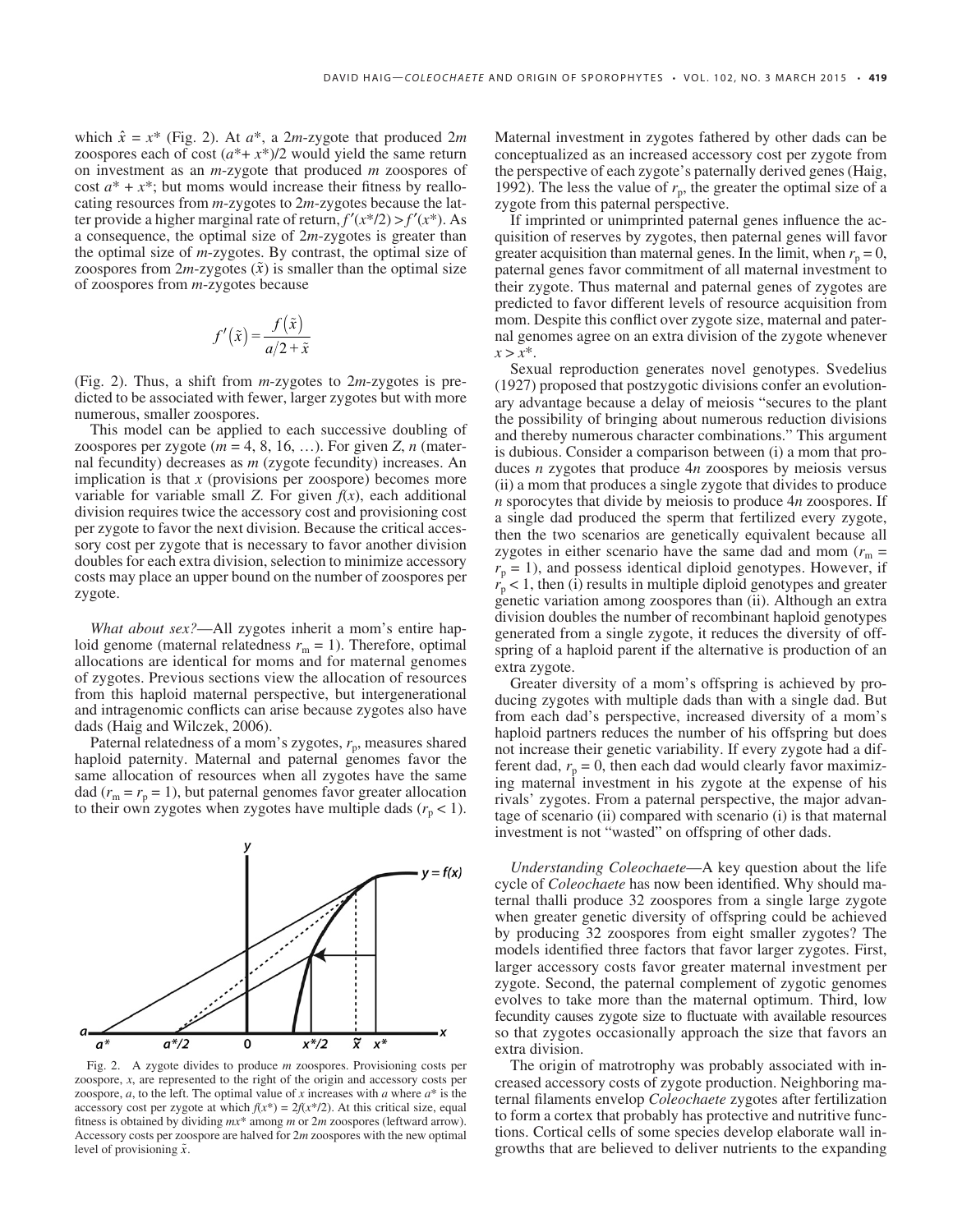zygote (Graham and Wilcox, 1983, 2000). The cortex may comprise a substantial part of the cost per zygote. For example, *Coleochaete areolata* Entwisle and Skinner zygotes of 75 μm diameter are enclosed in "spermocarps" of 125 μm diameter (Entwisle and Skinner, 2001).

 Provisioning of zygotes after fertilization, rather than provisioning of oogonia before fertilization, means that maternal resources can be reallocated from unfertilized to fertilized oogonia and creates opportunities for moms to abort low-quality zygotes. From a maternal perspective, costs of unfertilized oogonia and unprovisioned zygotes are accessory costs of the production of provisioned zygotes (Haig, 1990). Matrotrophy also allows the paternal genomes of zygotes to influence maternal investment in favor of larger zygotes (Haig and Wilczek, 2006 ). Finally, *Coleochaete* is less fecund than larger multicellular algae because it produces diminutive thalli with relatively large zygotes. *Coleochaete* should therefore be subject to greater fluctuation in optimal zygote size.

 Cell growth without division followed by rapid division without growth is a feature of the life cycle of many green algae, known as "multiple fission" or "palintomy" (Bišová and Zachleder, 2014). Temporal separation of growth and cell division may allow favorable conditions for growth to be fully exploited without pauses for division (Cavalier-Smith, 1980). *Chlamydomonas* cells, for example, grow during the day but undergo multiple fission at night (Craigie and Cavalier-Smith, 1982). *Coleochaete* zygotes similarly grow to full size before entering dormancy then undergo multiple divisions without growth after exit from dormancy. Zygotic palintomy may have evolved in *Coleochaete* because time-out for cell divisions would reduce competitiveness in the scramble for maternal investment among the zygotic progeny of a single mom.

*Variation within* Coleochaete— Molecular divergence between *Coleochaete scutata* Bréb. and *C. irregularis* Pringsh. is similar to that between ginkgo and angiosperms (Delwiche et al., 2002 ). The genus *Coleochaete* thus encompasses comparable phylogenetic depth to the clade that includes all living seed plants and probably contains rich variation in reproductive biology and evolutionary ecology. Life-history variation within *Coleochaete* has been little studied. Therefore, this section will pose questions for future study.

*Coleochaete* zygotes function as perennating structures. They remain uninucleate and dormant through winter until spring and then undergo multiple fission before all cells are released as motile zoospores (Pringsheim, 1860). The release of 8, 16, or 32 zoospores (Lee, 1989) suggests a progression of three, four, or five rounds of division, but the process is probably not that regular. Oltmanns (1898) reported a variable number of divisions in *C. pulvinata* depending on zygote size, with some zygotes containing 24 cells because four cells had divided at the eight-cell stage and four had remained undivided.

 Given the great age of the genus, one can ask why *Coleochaete* zygotes never produce four zoospores (two postzygotic divisions) or 64 zoospores (six postzygotic divisions). A possible explanation is that the limited variation in zoospore numbers is a consequence of developmental constraints. With respect to the minimum of eight zoospores, 8C nuclei have been observed in zygotes of *C. scutata* (Hopkins and McBride, 1976 ), and the single zygotic chloroplast of *C. pulvinata* divides three times to produce eight chloroplasts before the zygote accumulates food reserves and enters winter dormancy,

but the zygotic nucleus does not divide until the spring, at which time three nuclear divisions associate each chloroplast with a nucleus (Oltmanns, 1898). If 8C zygotic nuclei are a conserved feature of *Coleochaete* , then zygotes would need to undergo a minimum of three divisions to produce 1C zoospores.

 One might speculate that the maximum of 32 zoospores per zygote is also set by a developmental constraint, in this case arising from the increased difficulty of dividing larger reservefilled zygotes. Although palintomic green algae typically produce 8–32 daughter cells per mother cell, the number of daughter cells per mother cell can be considerably larger in some taxa (Bišová and Zachleder, 2014). Thus, there is no absolute constraint on higher orders of palintomy. Moreover, if mechanical difficulties preclude the production of 64 zoospores by successive bipartitions of a large zygote, one might ask why zygotes do not divide first and then accumulate reserves as occurs in bryophytes. Palintomic development has evolved into nonpalintomic development (cell growth between divisions) multiple times in multicellular *Volvox* (Herron et al., 2010).

The maximum of five postygotic divisions in *Coleochaete* may be determined by a selective rather than a developmental constraint. In this scenario, additional divisions of larger zygotes would be developmentally possible but, beyond a certain size, higher maternal fitness is obtained by producing extra zygotes rather than larger zygotes. In the model of a previous section, each additional round of cell division required a doubling of the accessory (nonprovisioning) cost per zygote. Other things being equal, natural selection will tend to minimize accessory costs because the more resources committed to accessory costs the less remain for provisioning zoospores. Thus, selective constraints on the magnitude of accessory costs may shift size-versus-number trade-offs toward smaller, more numerous zygotes.

*Coleochaete* zygotes are surrounded by a cortex of maternal cells. Cortication of zygotes varies, among species, from complete enclosure to sparse overgrowth by a few nearby filaments ( Delwiche et al., 2002 ). Complete enclosure implies larger accessory costs and is therefore predicted to be associated with larger zygotes with more postzygotic divisions; but, to my knowledge, whether zoospore numbers differ between fully corticated and sparsely corticated species has never been investigated.

 Costs of unfertilized ova and aborted zygotes, and of waiting for fertilization, are accessory costs of zygote production. *Coleochaete scutata* is dioicous and produces many oogonia that abort without producing mature zygotes (Pringsheim, 1860; Wesley, 1930). Fertilization is likely to be less reliable, and accessory costs of failed reproduction greater, in dioicous species than in monoicous species. Therefore, dioicous species might be expected to produce fewer, larger zygotes than otherwise comparable monoicous species. *Coleochaete scutata* produces dormant vegetative cells known as "akinetes" (Davis, 1965). Therefore, these asexual propagules may perform some of the perennating functions of sexual zygospores. Akinetes could be considered insurance against sexual failure, with dioicous species predicted to invest more in akinetes than monoicous species.

*Origin of sporophytes*— Previous sections address the evolution of postzyotic divisions in *Coleochaete*. This final section considers selective factors in the origin of the multicellular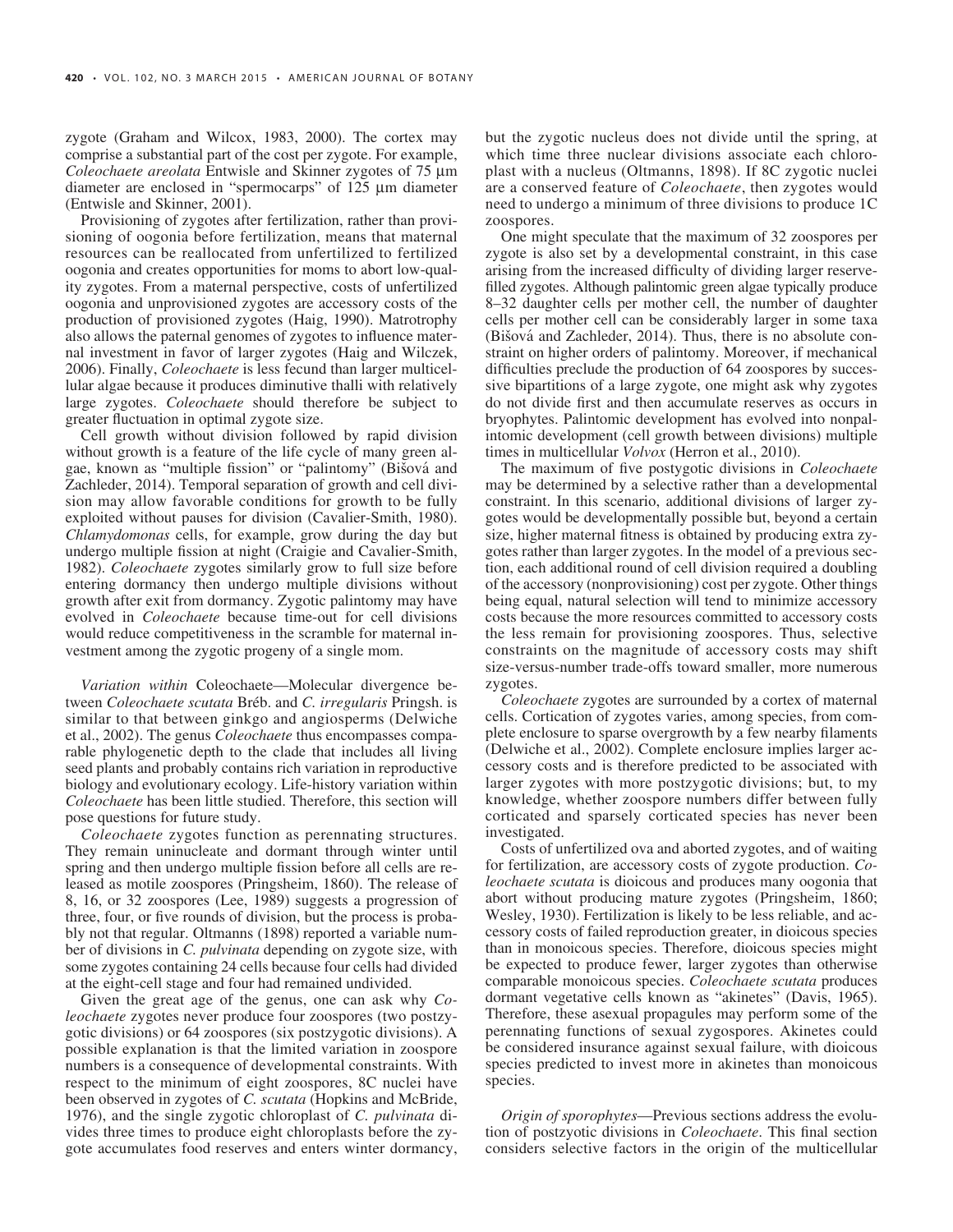sporophytes of land plants (for other recent discussions, see Niklas and Kutschera, 2010; Brown and Lemmon, 2011; Qiu et al., 2012). Embryophytes will be assumed to have evolved from an ancestor with zygotic meiosis and to have initially possessed dependent sporophytes provisioned by maternal gametophytes, as occurs in extant bryophytes.

 The models of this paper were crafted to conform to the developmental pattern of *Coleochaete* in which the number of cells produced from a zygote is constrained to increase by successive powers of 2 ( $m = 4, 8, 16, \ldots$ ). The size of *Coleochaete* zygotes and the number of subsequent divisions are possibly also constrained by a form of matrotrophy in which provisioning is complete before the zygote divides. As a result, the initial division of a *Coleochaete* zygote probably becomes increasingly cumbersome with increasing size. Both constraints are relaxed in the development of sporophytes.

 Mitotic divisions of embryophyte zygotes commence before (rather than after) matrotrophy is complete. Therefore, a highly multicellular sporophyte can be produced without the early postzygotic divisions having to occur in reserve-filled cells of enormous size. The models presented here make no assumption about the timing of cell division in relation to provisioning and, thus, also apply to division of zygotes with the embryophyte pattern of provisioning. A more important difference from *Coleochaete* is the absence, in sporophytes, of the palintomic constraint of successive cell doublings. Cell numbers can therefore be adjusted less coarsely than by powers of 2. Nonetheless, I believe that my models have some value for thinking about the initial transition from zygotic meiosis to a few-celled embryo. I do not address the subsequent elaboration of sporophytes here.

 Sporophytes of all living bryophytes differ from the multicellular "fruits" of *Coleochaete* in several important respects. Zygotes of *Coleochaete* contain up to 32 cells, every one of which becomes a zoospore, whereas even the simplest sporophyte contains many thousands of cells, including "sterile" cells that do not undergo meiosis and do not differentiate as spores. Moreover, the flagellated zoospores of *Coleochaete* are replaced in embryophytes by wind-dispersed meiospores, and the zygospore is replaced as the perennating phase by meiospores with sporopollenin-containing cell walls (Brown and Lemmon, 2011). If sporophytes had palintomic development like *Coleochaete* zygotes, then an enormous zygote would accumulate maximum reserves before its cytoplasm underwent *n* rounds of division to produce  $2<sup>n</sup>$  cells (in a manner akin to the division of the giant cell of *Acetabularia*: Koop, 1979), but embryophyte moms provision actively dividing sporophytes with much more flexible patterns of cell division.

 Svedelius (1927) proposed that postzygotic mitosis of land plants conferred a great evolutionary advantage because a multicellular sporophyte allowed many gene combinations to be generated from a single fertilization (a hypothesis recently revived by McManus and Qiu, 2008; Qiu et al., 2012). However, this hypothesis confounds genetic variability with number of spores because Svedelius did not consider the alternative of producing multiple zygotes ( von Wettstein, 1943 ). Greater genetic diversity of spores is achieved by provisioning *n* zygotes that produce 4*n* spores by zygotic meiosis than by provisioning a single sporophyte that produces 4*n* spores, because multiple zygotes can sample the allelic variation of multiple dads. Reduced genetic diversity of offspring is a cost of producing a sporophyte rather than multiple zygotes.

 A venerable hypothesis posits that sporophytes evolved as a response to the rarity of fertilization on land, allowing many spores to be produced from a single zygote (e.g., Bower, 1890:362; Campbell, 1905:567; Searles, 1980). However, if opportunities for fertilization are rare, the production of multiple zygotes remains an effective alternative for producing many spores if these opportunities are predictable in advance. Moreover, the rarity of fertilization can be overstated. Monoicous mosses produce abundant sporophytes (Gemmell, 1950), as do female gametophytes of many dioicous mosses when male gametophytes occur within the range of sperm movement ( Longton and Greene, 1969).

 The models of this paper suggest that it was the unpredictability, not the rarity, of fertilization that favored zygotic amplification in embryophytes. If opportunities for fertilization are unpredictable and brief, then moms must produce archegonia without guarantee they will be fertilized. Suppose that suitable conditions occur erratically once every few months and that archegonia have limited longevity. A mom that produced several archegonia per month would "waste" more resources on unfertilized archegonia than a mom that produced one archegonium per month. Although the number of unfertilized archegonia per zygote is the same for both kinds of mom, the cost of unfertilized archegonia per spore is lower for the mom that produces fewer archegonia but amplifies zygotic products. Higher accessory costs from unfertilized archegonia favor a shift in maternal investment toward fewer, larger zygotes. If these costs were sufficiently great, then optimal zygote size may have exceeded the size at which extra postzygotic divisions became profitable.

## LITERATURE CITED

- ALLEN , C. E. 1905 . Die Keimung der Zygote bei *Coleochaete. Berichte der Deutschen Botanischen Gesellschaft* 23 : 285 – 292 .
- ALLEN, C. E. 1906. The structure and division of the oospore in *Coleochaete*. *Science* 23: 133.
- BIŠOVÁ, K., AND V. ZACHLEDER. 2014. Cell-cycle regulation in green algae dividing by multiple fission. *Journal of Experimental Botany* 65: 2585-2602.
- BLACKWELL, W. H. 2003. Two theories of origin of the land-plant sporophyte: Which is left standing? *Botanical Review* 69: 125-148.
- BOWER, F. O. 1890. On antithetic as distinct from homologous alternation of generations in plants. *Annals of Botany* 4: 347-370.
- BROWN, R. C., AND B. E. LEMMON. 2011. Spores before sporophytes: Hypothesizing the origin of sporogenesis at the algal–plant transition. *New Phytologist* 190: 875-881.
- CAMPBELL, D. H. 1905. The structure and development of mosses and ferns (Archegoniatae), second edition. MacMillan, New York, New York, USA.
- CAVALIER-SMITH, T. 1980. *r* and *K*-tactics in the evolution of protist developmental systems: Cell and genome size, phenotype diversifying selection, and cell cycle patterns. *Biosystems* 12: 43-59.
- CRAIGIE, R. A., AND T. CAVALIER-SMITH. 1982. Cell volume and the control of the *Chlamydomonas* cell cycle. *Journal of Cell Science* 54 :  $173 - 191$
- DAVIS , J. S. 1965 . The germination of the akinetes of *Coleochaete.* **Transactions of the American Microscopical Society 84: 548-550.**
- DELWICHE, C. F., K. G. KAROL, M. T. CIMINO, AND K. J. SYTSMA. 2002. Phylogeny of the genus *Coleochaete* (Coleochaetales, Charophyta) and related taxa inferred by analysis of the chloroplast gene *rbcL. Journal of Phycology* 38: 394-403.
- ENTWISLE, T. J., AND S. SKINNER. 2001. Non-marine algae of Australia: 4. Floristic survey of some colonial greem macroalgae (Chlorophyta). Telopea 9: 725-735.